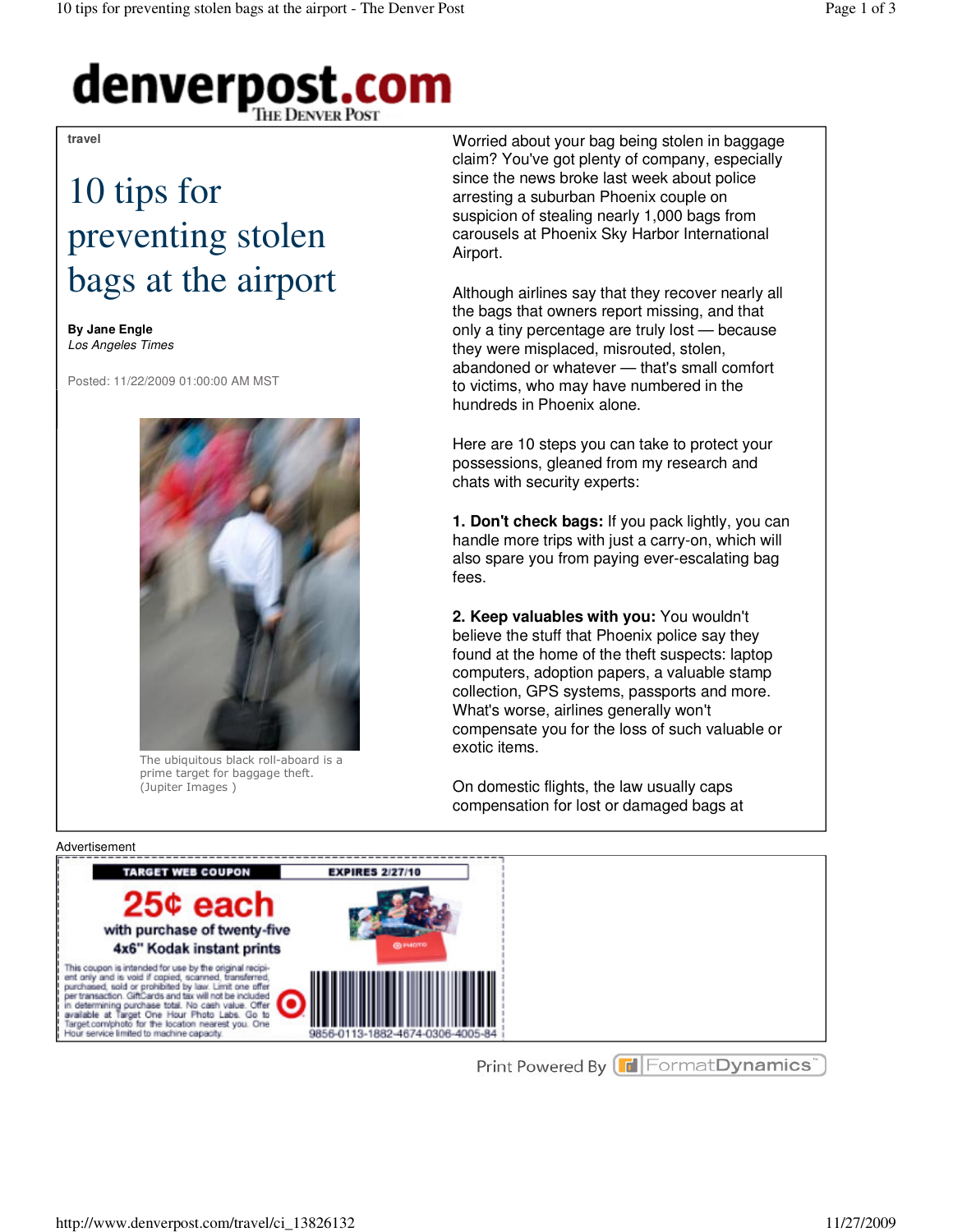### denverpost.com **THE DENVER POST**

\$3,300 per passenger, according to the U.S. Department of Transportation. (Compensation on international flights, which is based on arcane calculations, can be even lower.)

**3. Make your bag stand out:** "Criminals go after the nondescript, common bag . . . because they don't want attention drawn to themselves," said Bruce McIndoe, president of iJET Intelligent Risk Systems, a travel security company based in Annapolis, Md.

If your bag looks like all the other black rollaboards, McIndoe said, a thief just a few feet away from you can swipe it from the carousel without your taking note of it. Consider buying brightly colored or oddly shaped luggage, or add neon-colored tape or handle wrap-arounds to luggage that you already own.

**4. Use cheap luggage:** Some thieves covet pricey designer bags as much or more than the items packed inside. Plus, an \$800 bag is a pretty good tip-off that expensive goods might lie within.

**5. Don't dally:** March down to baggage claim as soon as you get off the plane and park yourself right at the point where the the baggage spills down the chute onto the carousel, McIndoe suggested. You want as few people as possible to get between you and your bag.

**6. Stay alert:** It's tempting to step away from a cart stacked high with your luggage to grab one last bag from the carousel. Unfortunately, an

unguarded cart is equally tempting to a thief. Roll the cart up to the carousel, or ask your travel companion to watch it.

**7. Avoid switching flights:** If you check in for a flight at the airport and then get on a later one instead, your bag may remain on the original flight and arrive at baggage claim hours before you do. Who watches it in the meantime? Hard to say. Alert baggage staff may spot it and secure it — or not.

While researching a story in 2006, I watched many bags circle carousels for hours at a time at Los Angeles International Airport. I didn't see any staff check the claim checks against bag tags as passengers left the claims area, a practice that many airlines seem to have discontinued years ago.

Sometimes, of course, you can't avoid a lastminute switch, if for instance you get bumped from your flight or miss a connection. But sometimes you can, if for instance you volunteer to give up your seat in return for a voucher or other compensation.

**8. Fly nonstop:** The more connections you make, the greater the chance that your bags may be misrouted, experts say. And that may leave them to spin around on carousels at airports you're not even going to visit.

**9. File claims promptly:** Airlines generally set time limits for filing reports of missing bags. If you miss the deadline, you may miss the chance

### Advertisement

## **Get a Free GE Home Alarm System** Call Now: 866-943-3874 **Protect America**

| $0$ $0$ $3$<br>(3)<br>000<br>$(2)$ $(3)$ $(2)$<br>⋒<br>$(0)$ $(0)$ |  |
|--------------------------------------------------------------------|--|

Print Powered By **F** Format Dynamics<sup>"</sup>